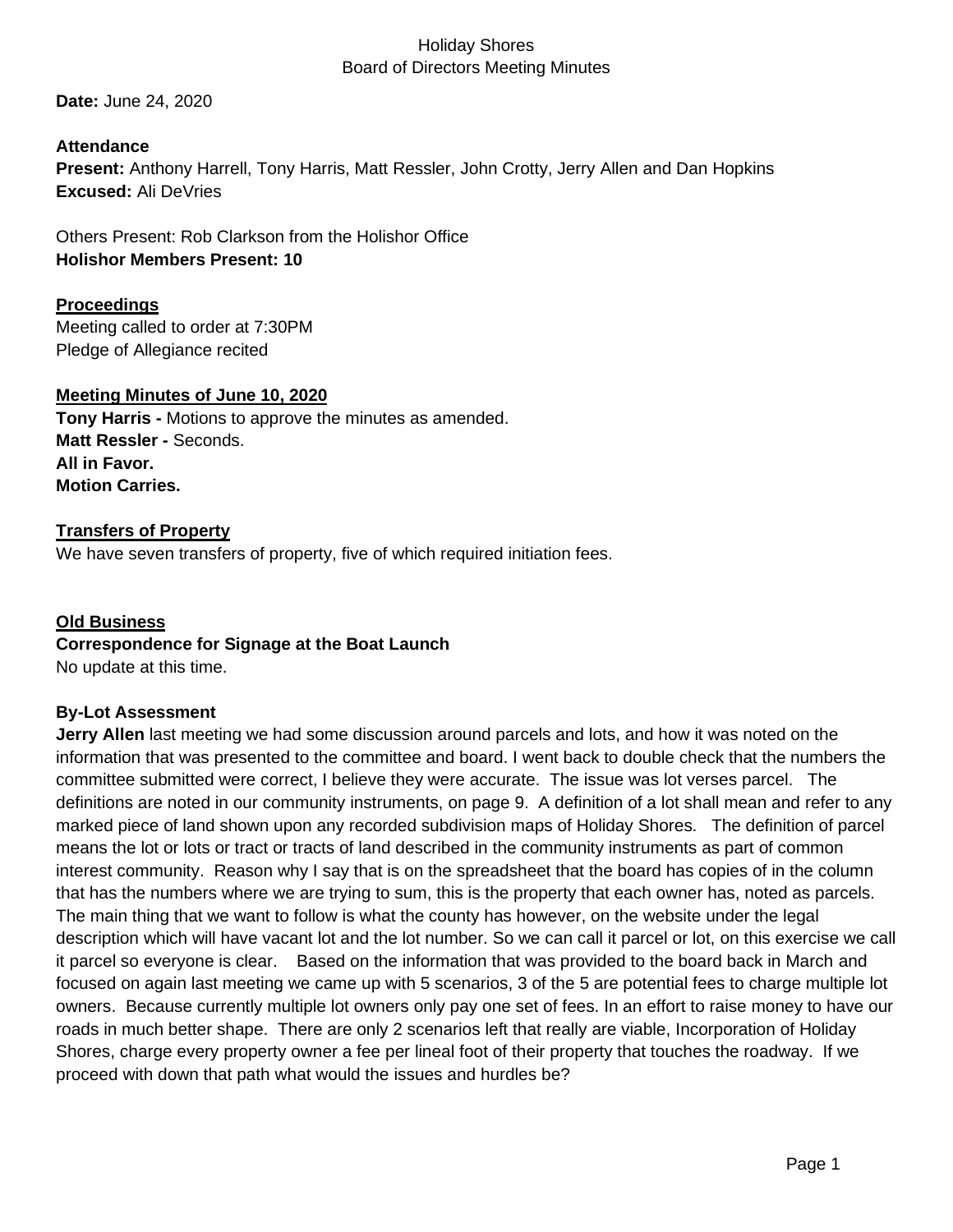**Matt Ressler** I like the linear foot over all five scenarios, thinks that is the best route to go. **Jerry Allen** we need to start the conversation as far as what the price would be based on an annual basis per foot, for what ever road projects we have going, we have a 5 year road plan in place now and obviously we have many roads out here that need a lot of attention, and this would raise money for that. **Matt Ressler** I personally think that we contact the committee and ask them to look at again and see what we would need to change in our Covenants, Bylaws. **Tony Harris** I think there is a lot more conversation needed on we actually go about this. I am not necessarily in favor of it, just need to have more information, in order to vote on. **Anthony Harrell** so should we start with a draft that we can work off of? **Tony Harris** yes I think that we could have the committee come up with a draft proposal of what they would recommend, and talking points. **Jerry Allen** I would be happy to discuss with committee and come up with some talking points hopefully for next meeting.

#### **Fireworks**

**Anthony Harrell** basically fireworks are going to be after the state moves to Phase 4, which allows 50 people. Insurance company has given its blessing to go ahead with the fireworks. Fireworks will take place as scheduled.

#### **Beach Openings**

**Anthony Harrell** again right along with the fireworks, and with the state moving to Phase 4, the beaches will be opening Friday June 26<sup>th</sup>.

#### **Road Plan Update**

**Rob Clarkson** Stutz has completed their work in the south east quadrant. We have begun our road repairs preparing for the renewing of the roads surface in late July early August of 2020. Maintenance is concentrating on the 2020 roads as priority one repairing potholes are road edges. Then the remaining sections after the 2020 plan is completed.

#### **New Business**

#### *Correspondence – anonymous – requesting surveillance cameras*

**Anthony Harrell –** We have a correspondence which is anonymous asking for surveillance cameras on Tamarach Beach. My understanding after reading this they are willing to donate some surveillance cameras to cover the beach. We would probably have to put up some signage for that to be legal.

**Jerry Allen** I like the idea, concerned about the data collected and where it would be stored, who would manage it and how would Public Safety get access to it quickly if needed. **John Crotty** also flood lights installed? **Rob Clarkson** there are game cams that are wifi enabled download to your phone, or pull SD card out of it. Also some have night vision too. When you get into the wifi ones they are night vision, no need for flood light. **Tony Harris** are these cameras wifi enabled or do we know what type these cameras are? **Rob Clarkson** they were leaving the camera type up to us, they are just donating money for them. **John Crotty** If we have to download the footage, what does that do for us in real time? **Anthony Harrell,** Matt uses them he can further explain. **Matt Ressler** I can pull them up on my smart phone, I can look real time on them, or pull the images up. **Anthony Harrell** do you get a notification when there is a real time motion? **Matt Ressler** I don't, but you can set it up that way. **John Crotty** I would say you need a proposal on what time of cameras we are going to put up, and cost. **Matt Ressler** some have a yearly fee, not what the cost is of that, we can find out. **Tony Harris** maybe since we have emergency phones already out there we can piggy back the phone service if needed. **Anthony Harrell** it would definitely cover the hours that security is off and people are going to the beach after security hours. **Rob Clarkson** yes camera would be always be there. **Anthony**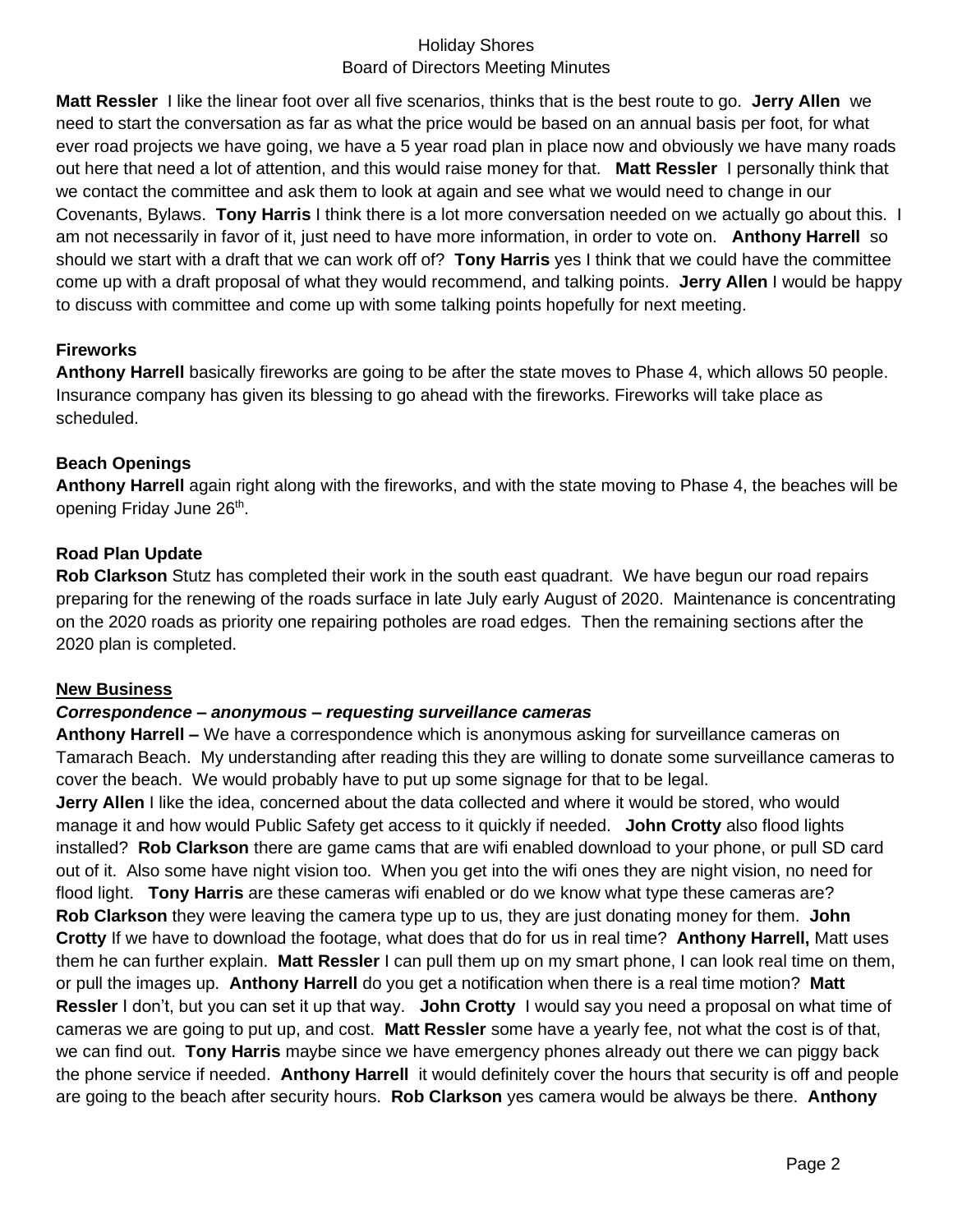**Harrell** that was one of the complaints, the afterhours activities. We will agree to move forward and get pricing on cameras and see what type of technologies are out there that will cover. **Matt Ressler** would our internet provided be able to do the lights for the north end? **Rob Clarkson** I already have someone coming out about that, an electrician to get bids. **John Crotty** would be nice to have one at the Marina as well. **Rob Clarkson** has been discussed as well.

# *Correspondence for Buoy – Ric and Vonda Stephenson*

**Anthony Harrell** correspondence from Ric and Vonda Stephenson requesting a buoy be placed right out from their dock, it is the double decker dock, across from clubhouse. He has had to replace his floatation's two years ago and is having to replace it again this year due to all the wake beating up his dock, boats coming too close. **Tony Harris** Rob do we have any extra buoy's at this time? **Rob Clarkson** We have a few buoys little ones that is what they are requesting, 75 foot marker. We have one of our extra's that is spoken for to replace a missing one.

**Kenneathia Hagen (1991)** since we are on the subject of buoys, on our point, did the association move our buoy? It was more towards the other point and now around the corner from the point. If moved, why. **Anthony Harrell** those are all GPS mapped locations, so if it has been recently moved it was probably just moved back to the correct GPS mapped location. **Kenneathia Hagen** It has been in the same location for 8 years, and now has moved. The reason I am asking is because the boats are now coming into the point, before they would go around it further out. So if we could get that moved back and back in place. **Rob Clarkson** we will take a look at it.

**Kevin Stajkowski (45)** One of those missing buoys washed up by my dock and it had a rusted chain, beyond repair. Looked like someone hit it, so threw away.

**Tony Harris** motions to place a buoy, 75ft no wake buoy, by the 2001 Dubloon Court **Matt Ressler** seconds **Action: Motion Carried.**

# *Correspondence – variance request for a dock extension for 883 Malibu Way*

**Anthony Harrell –** dock is currently 20 feet long requesting 4 feet extension on each side, to make it 24 feet. This rule was brought up about 3 years ago, and the board looked at it in great detail, to allow for 24 feet docks, and when we did the study, we determined that it was going to be too congested. If we allowed 24 feet docks all around the lake. **Tony Harris** just a note the Building Committee did not recommend the variance. **Roy Lageman (883)** that is my request for variance. I live on the widest part of the fishing cove, my boat sticks out 24 feet, so it's not like I am going to present any hazard to the community, there is no congestion issues. The four feet extensions would allow me to get to the back of the boat so I can put my cover on safely, currently have to lean out. I don't swim so that is a hazard for me to do that. **Dan Hopkins** the rule states 20 foot, should go by the rule.

**No Motion made, variance denied.**

# **Political Signs**

Anthony Harrell we received a complaint about a political sign. December 13<sup>th</sup>, 2000 the board approved political signs with a measurement of 26 x 16 inches. **John Crotty** only thing we need to determine is there a time line or length of time allowed. **Anthony Harrell** there currently is none. **Matt Ressler** what was the time frame on the student of the month, health care workers ones. **Anthony Harrell** we did 30 days on that. **Rob Clarkson** July 1<sup>st</sup> was the deadline and was for the graduating class. Jerry Allen the political season depending on which campaign is long, maybe we need to have some more discussion about a timeline that we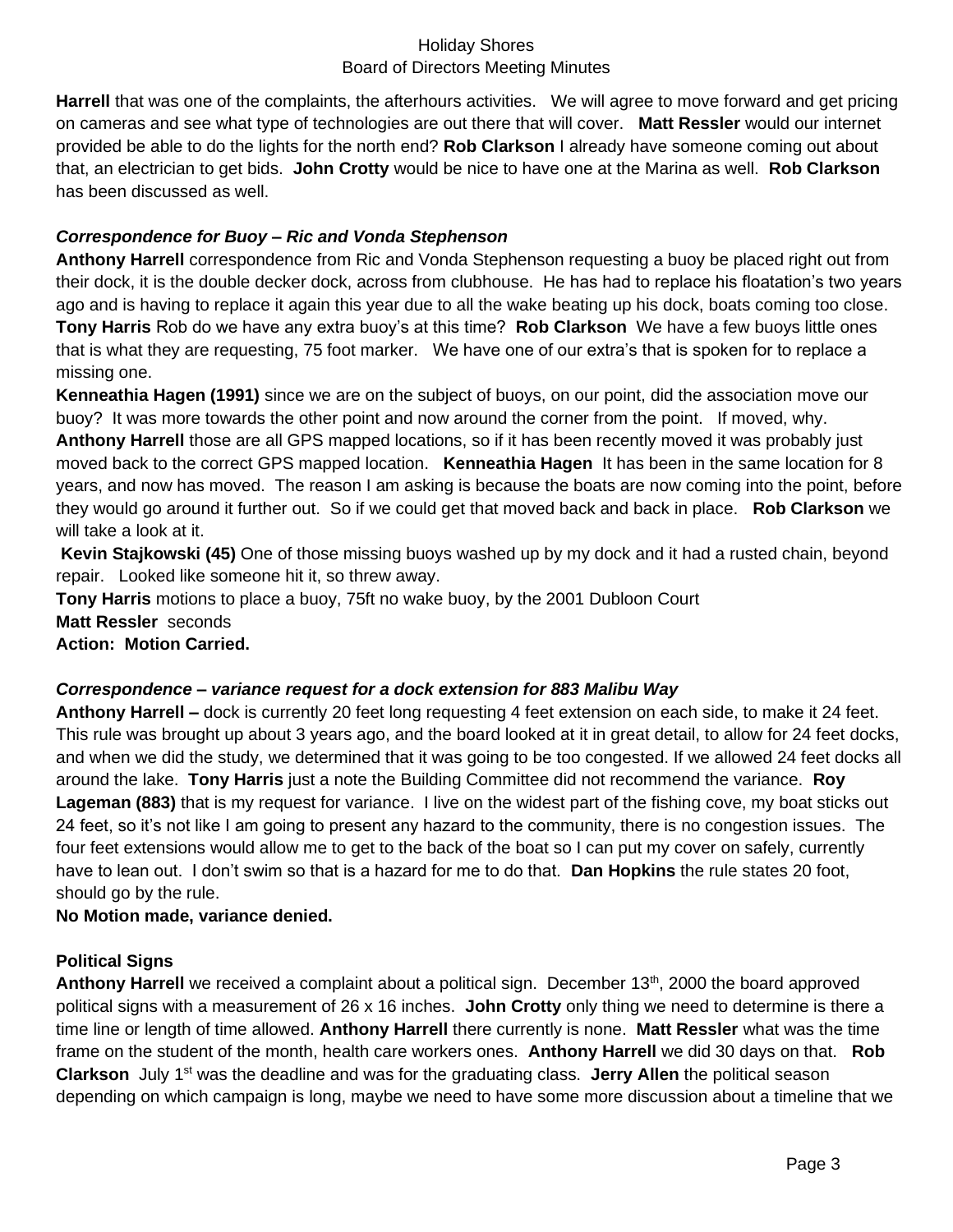can put in there so it is clear how long you want to allow those to sit in the yards. Like 30 days before and a couple of weeks after. **Matt Ressler** I am fine with that. **Jerry Allen** I will recommend that we amend out current rule to state that political signs are allowed 30 days before the election date and one week after the election date. **Tony Harris** I would almost say a little longer, the election campaigning part of it goes much longer. **Robert Rhea (48)** One person calls and complains about a sign and all of the sudden we are making a new rule? We don't have to respond to every person that complains. **John Crotty** I think a lot of it comes from all the other signs we put a time limit on, this one doesn't have a time limit. **Jerry Allen** it isn't a new rule, it is a timeline for the existing rule we already have. **Tony Harris** Just wanting to review that part of the rule, looks like current rules we have timelines for other signs, such as a party sign directing people to your house, yard sale, or real estate open houses, the day of the event. Signs in general are prohibited. **Anthony Harrell**  start putting a timeline on political signs who is going to be able to monitor that? **Tony Harris** I hate to make a new rule just to be making one. If we had the place covered with signs and or sign hazard, maybe would be needed.

**Jerry Allen motions to amend current rule to state that political signs are allowed 30 days before the election date and one week after the election date.**

**No second Motion Failed.**

#### **Open Floor**

**Leroy Beck (315) –** I am here to address a situation about a boat dock that is in violation of the rules. I submitted a letter on March 18<sup>th</sup> and I will read the letter. I submitted it and was going to be at the meeting that would have been held on the March 25<sup>th</sup>, but Covid hit. Mr. Beck reads letter.

**Anthony Harrell** last year the board addressed things that were built without a permit or not in the scope of approved permit. We were trying to address that exact situation and we basically came up with a rule. It was nearly impossible for us to go back through every permit and check every structure, sheds, boat docks. So we basically put the rule into effect for the day that the rule was written. **Leroy Beck** what is the rule? **Anthony Harrell** the rule is anything that is newly built and does not have a permit we can go back and address those. But for things that are out of spec from the past, from years ago, it was nearly impossible to go back to all of those. **Leroy Beck** even if they don't comply with what was on the application permit? I might add that the gentleman that was just here. He has a 20 foot boat dock and he is wanting to extend it 4 feet for 24 feet total and this dock I am speaking of is over 50 feet. **Anthony Harrell** 50 feet into the cove? **Leroy Beck** yes and the cove is not a very wide cove. Rules state cannot exceed over 20% of the cove, and this dock is probably closer to 30 or 35% of cove. **Matt Ressler** asks if we have measured this boat dock? **Rob Clarkson** Rob Frey did. **Matt Ressler** and is it legal? **Rob Clarkson** I don't have Rob Frey's records here he will return on July 13<sup>th</sup>. Jerry Allen was the original application signed off on at the time of the permit. Rob Clarkson yes. **Leroy Beck** not sure if it was in compliance at that time, on the drawing there was a different configuration. In other words it was parallel to the shore not extending out into the cove. **Jerry Allen** so what you are basically saying is that they took it from being parallel to the shore line and moved it 90 degrees. **Leroy Beck** yes has been a lot of changes on this property and the dock was turned. I measured it 53 feet.**Tom Devers (297)** This boat dock is out in cove. I have maps here showing what it is. Gave Rob a google map of it. Right now it has two pontoon boats on it. Neither one has a holiday shores sticker and one hasn't in 5 years sitting in the water so illegal anyway. **Rob Clarkson** no if it is tied to a dock it is perfectly fine, it only if it is in use on the water. **Anthony Harrell** so I think at this point what we can do is pull up that old permit, review it and I don't know if we can enforce it because of the rule that was passed last year. **Jerry Theodor (1346)** I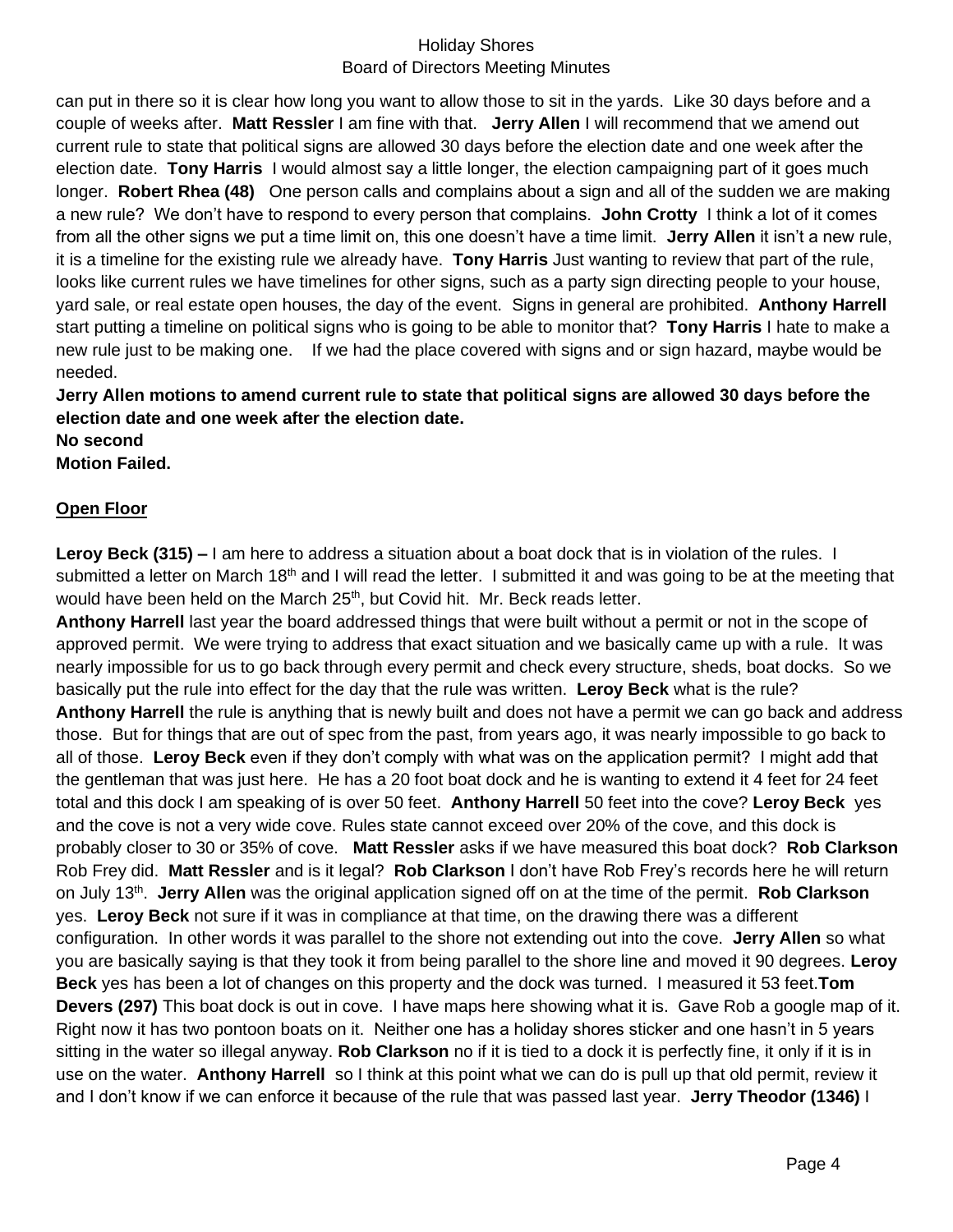have looked at the file and the permits. There is a permit in the file and it has my initials on it. But the address or the date, can't remember which one has been marked out and changed with no additional notes or initials. So I consider it a completely invalid permit because if it gets changed both parties have to initial and date the change. So I have know idea how that happened. The permit that is in there is not for the dock that is currently there. Complete mystery. Know one knows when or how or where it came from. **Anthony Harrell** so it is not a 28ft dock anymore? So even if they take it and turn it back around, like the original permit, it still wouldn't be right. **Jerry Theodor** the permit that is in there says 24 feet. I don't think that is for that lot. **Rob Clarkson** between 2011 and 2012 that dock changed. Google earth shows that it changed during that time. Which is 8 years ago. **Tony Harris** so it has been this way for 8 years. **Dan Hopkins** so this dock has been this way for 8 years and your just now bringing it up? I am new to the board so I was just asking. **Tom Devers (297)** I have complained about this dock being in the middle of the cove, take a look and you will see what we are talking about. **Tony Harris** so at the beginning we were having a discussion on violation of rules, basically if you are violating a rule we have the ability to fine a member if they are violating a rule, that is really the only recourse we have. We were looking at what we do for people that say built a fence or a boat dock and they never got a permit. What was put in place was that we would go back and charge that person the permit fee and they wouldn't get any refund. As we discussed it, we discussed what to do about other structures previous built, what was decided it would be grandfathered in, and the language anything built prior to January 1<sup>st</sup>, 2019 was approved, because we have no way of telling when or how it was built. Anything after that date would fall under the new rule. It sounds like this dock in question was moved to that position prior to that date. We cannot fine for anything put in place before that date. **Leroy Beck (318)** I appreciate what we are saying another aspect of that should be looked at. If someone fills out a building permit fraudulently document, it should be addressed. **Tony Harris** we can look into it, but we would have no way of knowing who did that. **Anthony Harrell** so even if we can't go back on the permit issue we still have the 20% of the cove rule. **Tony Harris** we need to double check with attorney to see with the new current rule in place what we can do. **Rob Clarkson** Just curious have you talked to the new owners yet? The original people that moved it there are no longer here or involved any longer. **Mae McNamee (688)** If someone is getting a permit, part of that cost is following up on that permit and make sure that work was done correctly. Doesn't matter if it was 8 years ago. **Rob Clarkson** the original permit that is down there was from 20 years ago. The dock moved 8 years ago. **Conversation ensues**

**Mae McNamee (688)** if we are concerned about boat dock safety we should also be concerned with boating, and jet ski safety and everything that is happening on the lake. We can see in and out of swim cove/fishing cove/party cove. We were here at a board meeting a while ago and it was discussed at that meeting on how to get the boating rules out to knew members. Obviously, what we are doing is not working, because it worse than I have ever seen it. We are seeing people that flying in that cove so fast that you don't even know what kind of boat it was. People on front of pontoons holding their children while moving. People driving the wrong way on the lake. Someone is going to get hurt. **Anthony Harrell** that is a topic we have been addressing since Memorial Day. Rob had a number of citations that went out right after that. Rob has adjusted the Security schedule to get Security out on the water longer. It is an issue that we are aware of and we are trying to come with solutions. I know you say its not your job, but if could call security whenever you see that, it helps. **Tony Harris** I think you have pretty much covered it, we are trying to get more time on the water, we only have the one boat. Sometimes very hard to catch things, because by the time you call and security gets down the lake the offender might not be doing it anymore and we have to catch them in the act. **Rob Clarkson** another thing to keep in mind is we can only enforce Holiday Shores rules, the person on the front of pontoon, stupid as stupid can be, however that is a state law, I can stop them and say what are you doing, but I can't tell them to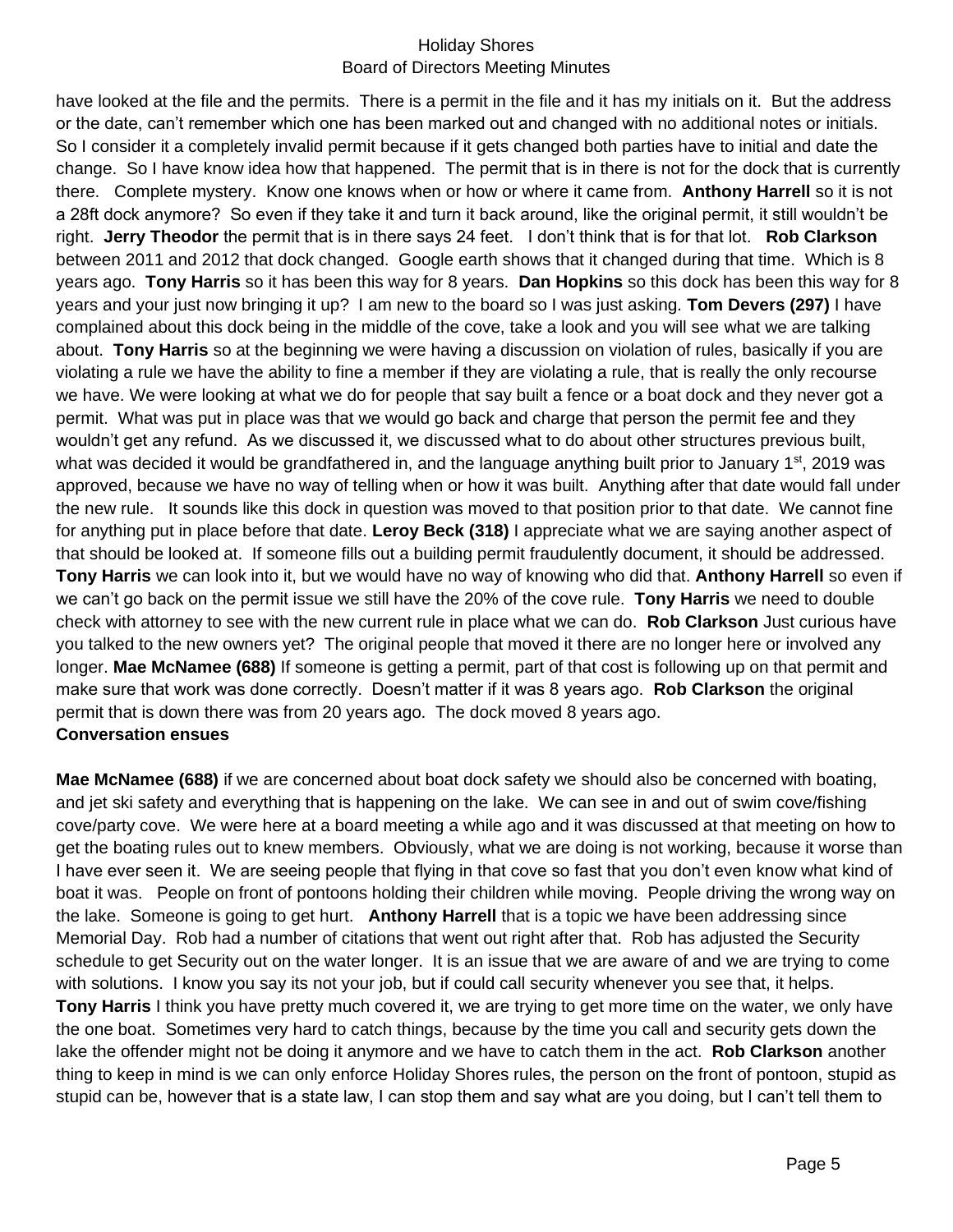stop the act. That is not something I can ticket for. **Kenneathia Hagan (1991)** while she sees the fishing/party cove I am on the main lake, if security was sitting in the cove by my point for 2 hours. They would see something wrong every time. Boats traveling at night making a wake, so many things. We need more discussion on this. **Anthony Harrell** the other option is have IDNR out here more, come out and enforce the rules that Holiday Shores cannot. **Kenneathia Hagan (1991)** so how were the rules enforced years ago. 5 years ago **Matt Ressler** I can tell you the difference was that security was more aggressive than they are now. I made a recommendation last meeting that Rob bring his security staff in and educate them on what to look for on the lake. **Kenneathia Hagan (1991)** Who is the person that should be training Lake Patrol. **Matt Ressler** there again it is on our agenda for executive session to discuss Public Safety tonight. **Rob Clarkson** there is also a public safety committee, get involved and help rewrite their handbook. **Mae McNamee (688)** so one thing, just a thought, maybe rewrite the rules to have them enforces. **Anthony Harrell** the rules are there, the enforcement has to come from IDNR. State rules. **Mae Namee (688)** but you could make additional rules, change rules for holiday shores. **Tony Harris** do you make a rule for every single person that is doing something stupid? We could potentially have 100 rules out here. **Mae Namee (688)** we have lived here 4 years so when new people come to the lake, why not have someone assigned, such as public safety and take the new people out on the lake and show them the rules. Physically use a boat and show them. **Tony Harris** or have a boaters training day where the IDNR or Coast Guard comes out and does training and state rules.

**Maynard Jett (1659)** have been here 27 years, we don't need more and more rules. Boaters test every year, that is just bull. Another question that I would like to ask how is that I can buy a boat get it permitted with you for free. Golf cart stickers \$15, why is there a charge for them, why not included with my dues. **Tony Harris** prior to the rule change golf carts were actually illegal to drive on the roads, so when we chose to adopt the new rule conforming with Illinois State Law, we looked at it as an additional way to help fund the roads. **Maynard Jett (1659)** I pay dues and assessments like everyone else, you are being unfair to Golf cart owners, it used to be only \$400 when I moved out here 27 years ago **Matt Ressler** you do realize that we have the lowest dues and assessments in the state.

**Robert Rhea (48)** On the boat safety issues I think that whether we have jurisdiction or not to fine them. I think going up and talking to them, and let them know something is unsafe, I think that would work. I think communication alone will work. I would also like to say, I think the 5 year road plan that I have heard discussed is a great plan. I think the by lot by lot assessment research is great as well. I think one of those options needs to be is everyone happy with the 5 year plan. Mentioned at the last meeting, I think we have a good plan going, do we need to charge more money to make that go quicker. We voted down last year a \$300 increase more road spending. People, about 95% are generally happy with the roads and don't want to spend more. **Jerry Allen** of all the people I have spoke to and the people on the committee, the number is much lower than 95% of the people happy with the roads. **Robert Rhea (48)** most people out here do complain about the roads, however they don't want to spend an extra \$300 for roads to fix them. I don't think people know that the 5 year road plan will touch every road out here.

**Kenneathia Hagan (1991)** Just out of curiosity how many phone calls or complaints have come in on boaters safety or people on the beaches. **Matt Ressler** I have 5 this week so far. **Kenneathia Hagan (1991)** with this being a draw down year, we have approximately 8 weeks left of boating season I really hope we can get this figured out rather quickly before there is an injury.